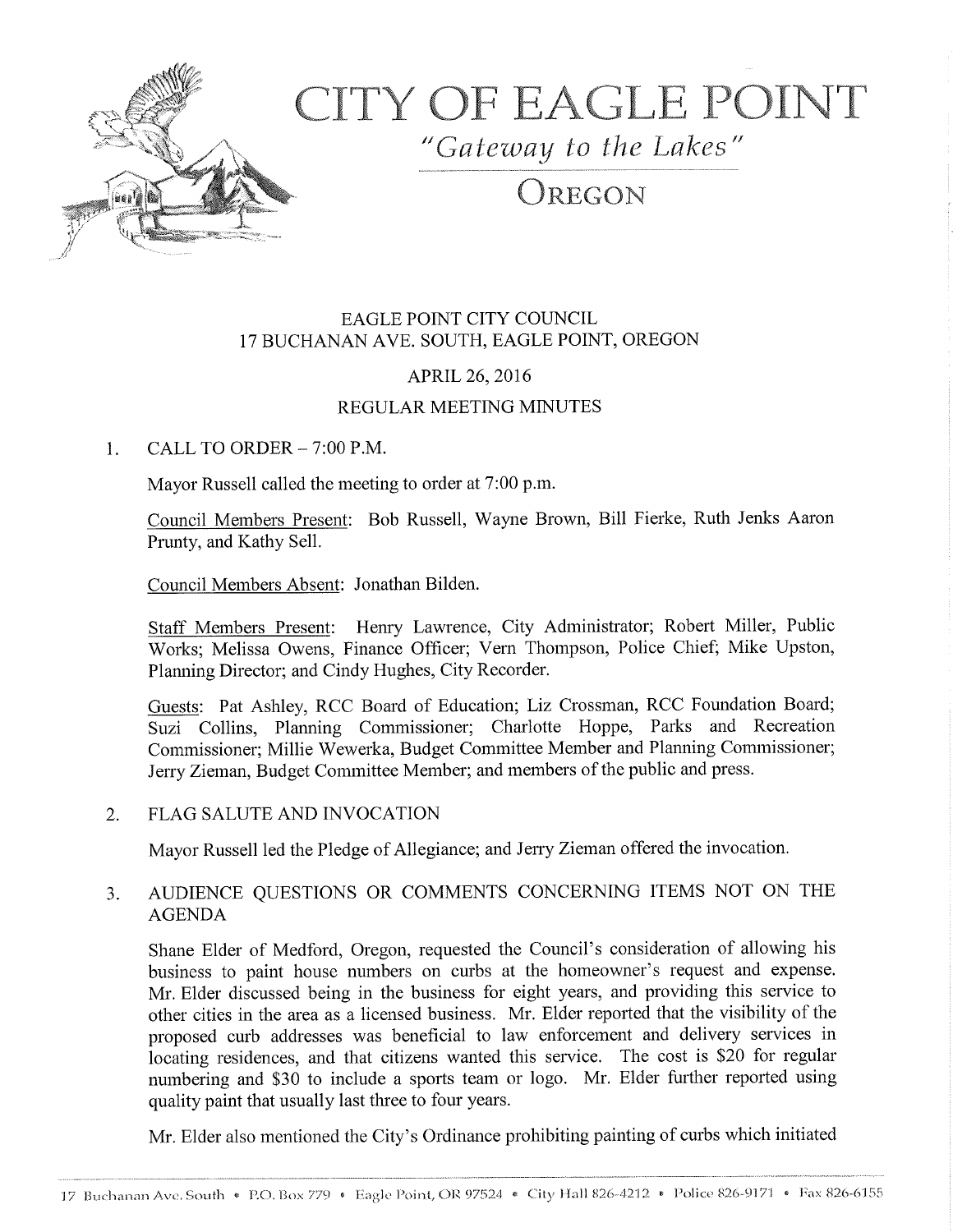the Council's inquiry into the regulations. Henry Lawrence, City Administrator, discussed Eagle Point Municipal Code 10.12.010, prohibiting painting on sidewalks and curbs. At the Council's request, Chief Thompson reported that he did not think this would be beneficial to law enforcement although Mr. Elder said he had received positive reports from law enforcement in other areas. Discussion ensued wherein it was determined to bring the matter before the Council at the meeting on May  $10^{th}$ .

Audience member, Anthony Prince, spoke in favor of curb numbering, citing he had worked as <sup>a</sup> wild land fire fighter and said it helps to identify residences. Lynn Leisler of Eagle Point stated she had recently been visited about curb numbering services by someone other than Mr. Elder.

#### 4. PRESENTATIONS

#### 4.1 Rogue Community College Bond Project

Pat Ashley (RCC Board of Education) and Liz Crossman ( RCC Foundation Board) presented the Rogue Community College Bond Project 17-69 (Submission No.  $1 -$ RCC Bond Project Information Brochure). Ms. Crossman explained about the cost and benefits of supporting the bond measure to make improvements for the college to train and retrain more individuals to meet workforce demands. Ms. Crossman requested the Council to provide their support. Henry Lawrence, City Administrator, recommended agendizing <sup>a</sup> Resolution for the next meeting. A brief discussion followed about the demand for training and skills offered by Rogue Community College.

#### 5. PUBLIC HEARINGS

There were no public hearings.

#### 6. CONSENT CALENDAR

- 6.1 Presentation of Special Study Session Minutes of April 11, 2016.<br>6.2 Presentation of Regular Meeting Minutes of April 12, 2016.
- Presentation of Regular Meeting Minutes of April 12, 2016.

Mayor Russell announced the Consent Calendar, and Councilor Sell moved to approve the Consent Calendar as presented. Councilor Brown seconded the motion. There was no discussion. Roll call: Bill Fierke, aye; Ruth Jenks, aye; Aaron Prunty, aye; Kathy Sell, aye; Wayne Brown, aye; Bob Russell, aye; and Jonathan Bilden, absent. The motion passed unanimously by those present.

#### 7. CONSIDERATION OF ITEMS REMOVED FROM THE CONSENT CALENDAR

There were no items considered for removal from the Consent Calendar.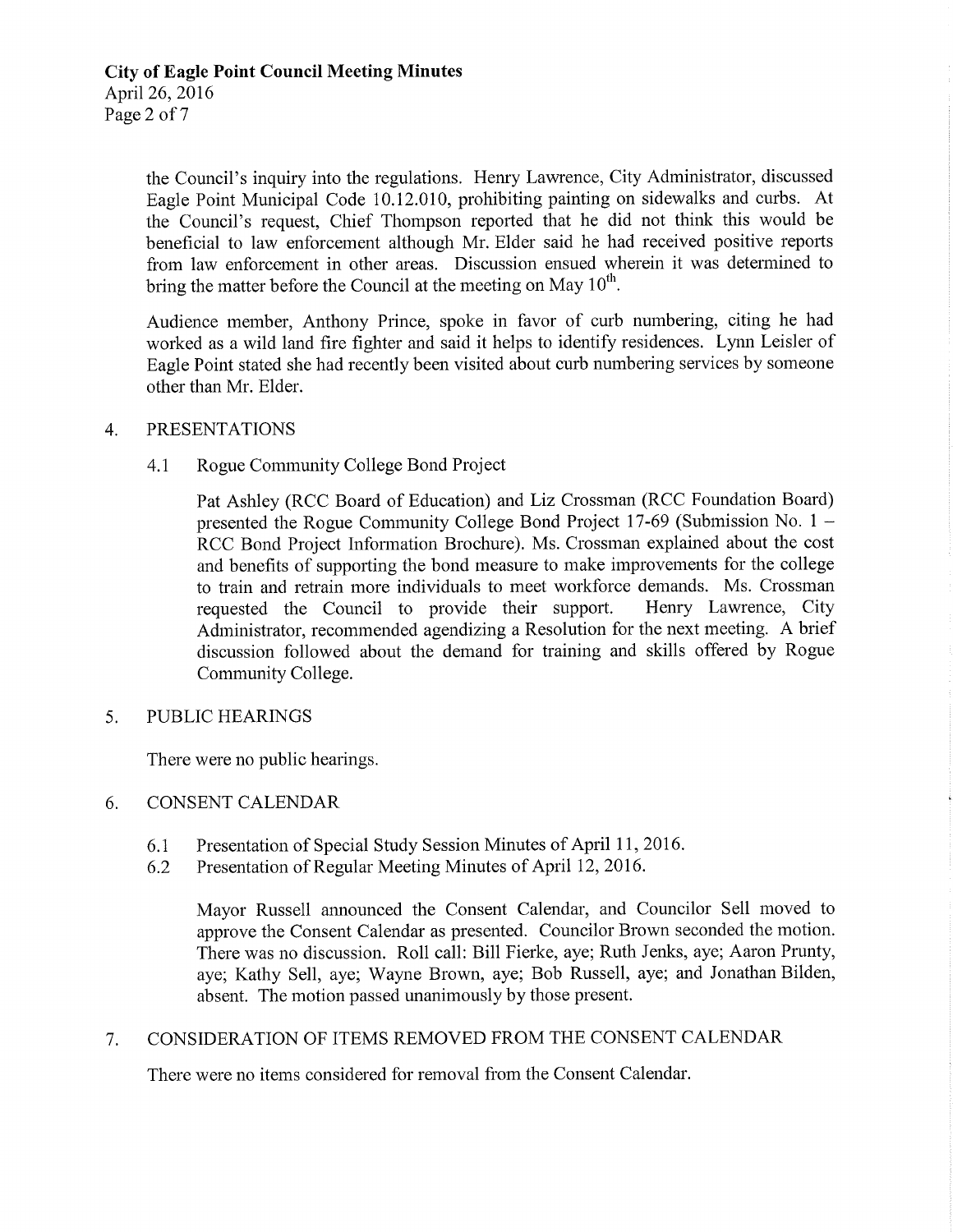#### 8. PRESENTATION OF BILLS TO BE PAID

Mayor Russell asked if there were questions about the bills to be paid. There being none, Councilor Jenks moved to approve the Bills to be Paid in the amount of \$51, 786.75. Councilor Sell seconded the motion. There was no discussion. Roll call: Ruth Jenks, aye; Aaron Prunty, aye; Kathy Sell, aye; Wayne Brown, aye; Bill Fierke, aye; Bob Russell, aye; and Jonathan Bilden, absent. The motion passed unanimously by those present.

#### 9. OLD BUSINESS

There was no Old Business.

#### 10. NEW BUSINESS

10.1 Resolution No. 2016-16. A Resolution proclaiming May 15, 2016 as "National Peace Officers Memorial Day" and May 15-21, 2016 as "National Police Week" in the City of Eagle Point.

Vern Thompson, Chief of Police, reported that Peace Officers Memorial Day came into effect in 1961, enacted by President Kennedy, to honor police officers nationally. Chief Thompson requested the Council's recognition by Resolution for May 15, 2016 as "National Peace Officers Memorial Day" and May 15-21, 2016 as National Police Week" to honor and recognize all law enforcement officers. Additionally, Chief Thompson requested the U.S. Flag be flown at half mast and invited everyone to observe National Peace Officers Memorial Day and National Police Week.

Mayor Russell asked for a motion to approve Resolution No. 2016-16. Councilor Fierke motioned to approve Resolution No. 2016-16, a Resolution proclaiming May 15, 2016 as "National Peace Officers Memorial Day" and May 15-21, 2016 as National Police Week" in the City of Eagle Point. Councilor Sell seconded the motion and there was no discussion. Roll call: Aaron Prunty, aye; Kathy Sell, aye; Wayne Brown, aye; Bill Fierke, aye; Ruth Jenks, aye; Bob Russell, aye; and Jonathan Bilden, absent. The motion passed unanimously by those present.

10.2 Resolution No. 2016-17. A Resolution authorizing a City of Eagle Point Personal/ Professional Services Contract with Crater Landscape Management for 2016 On Call Park Mowing and Maintenance.

Robert Miller, Public Works Director, explained with the increase in developed parks and park lands, staff recommended contracting mowing services. Contracting these services will allow Public Works staff to work on other needed projects and City demands. In addition, mowing services were successfully contracted in 2015. The project was duly advertised and all previous bidders were invited to bid. Seven bids were received and Crater Landscape Management provided the lowest bid at 805 per month, a lower amount than last year and includes Lucas Park and Ponderosa Park.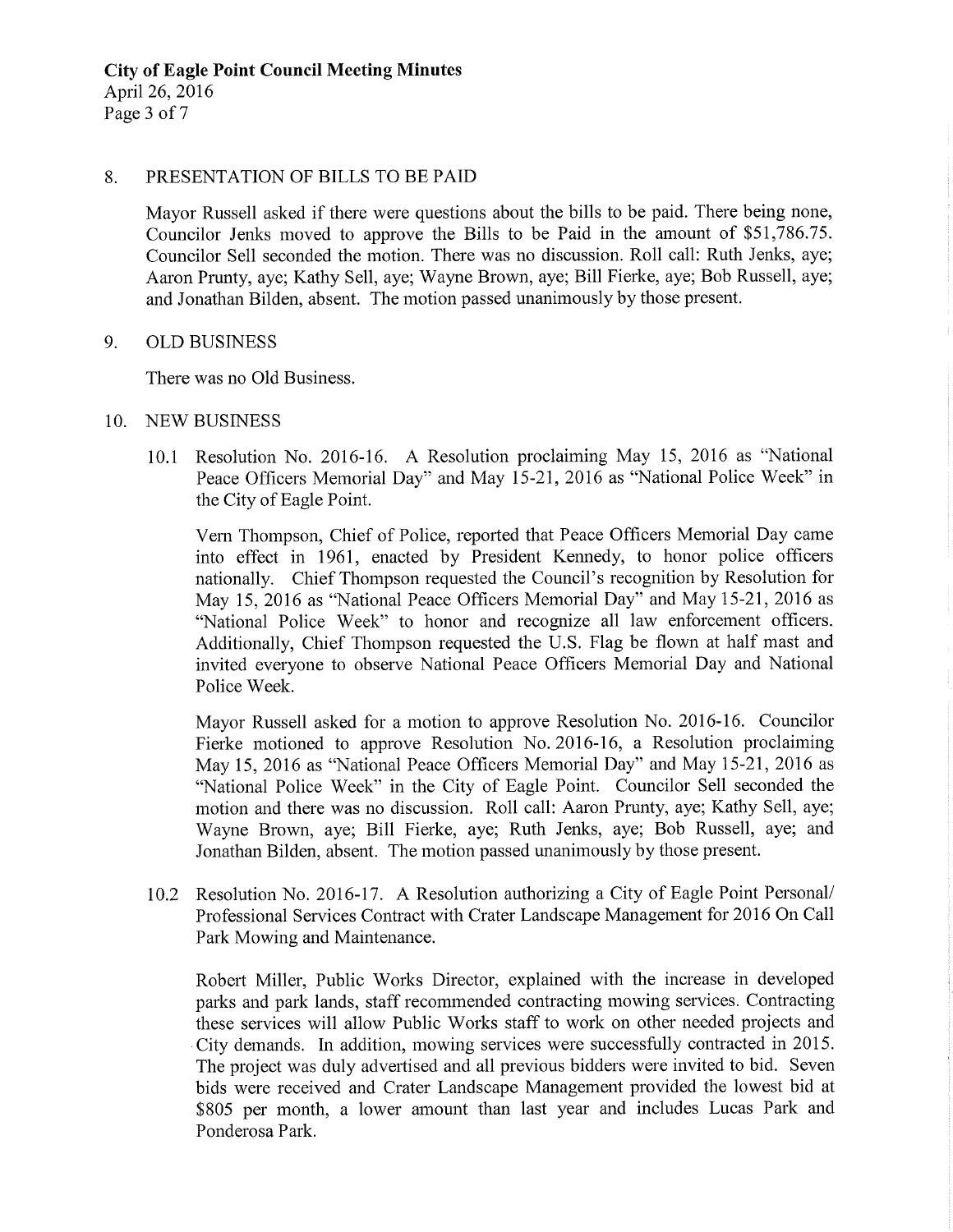Mayor Russell asked for a motion to approve Resolution No. 2016-17. Councilor Jenks motioned to approve Resolution No. 2016-17, a Resolution authorizing a City of Eagle Point Personal/ Professional Services Contract with Crater Landscape Management for <sup>2016</sup> On Call Park Mowing and Maintenance. Councilor Fierke seconded the motion and there was no discussion. Roll call: Kathy Sell, aye; Wayne Brown, aye; Bill Fierke, aye; Ruth Jenks, aye; Aaron Prunty, aye; Bob Russell, aye; and Jonathan Bilden, absent. The motion passed unanimously by those present.

10.3 Resolution No. 2016-18. A Resolution authorizing a City of Eagle Point Personal/ Professional Services Contract with Vitus Construction Inc. for the 2016 Lucas Park Restroom Project.

Robert Miller, Public Works Director, explained that the 2016 Lucas Park Restroom Project is <sup>a</sup> high priority project of the Parks Master Plan. The restroom was designed by ZCS Engineering and aesthetic details were provided by architect, Dan Horton. The project was duly advertised; however, only one bid was received by Vitus Construction Inc. at \$98,600. Mr. Miller noted that construction had picked up which may have impacted the number of bids and the bid amount. Stick built was preferred over prefabricated as it is cost effective in this case and repairs are easier than retrofitting <sup>a</sup> prefabricated unit. Neutral colors will be selected to blend with the existing terrain. A picture of <sup>a</sup> prefabricated unit (Submission No. 2) and a map of Lucas Park (Submission No. 3) were provided during the meeting.

Discussion ensued about the estimate of \$80,000 in 2014 and the bid amount of 98, 600. Mr. Miller responded on the increased costs for construction as well as receiving grants from the Ford Foundation and Carpenter Foundation offsetting costs. Remaining grant funds would be used on another project.

Mayor Russell asked for a motion to approve Resolution No. 2016-18. Councilor Sell motioned to approve Resolution No. 2016- 18, a Resolution authorizing <sup>a</sup> City of Eagle Point Personal/Professional Services Contract with Vitus Construction Inc. for the 2016 Lucas Park Restroom Project. Councilor Jenks seconded the motion and there was no discussion. Roll call: Wayne Brown, aye; Bill Fierke, aye; Ruth Jenks, aye; Aaron Prunty, aye; Kathy Sell, aye; Bob Russell, aye; and Jonathan Bilden, absent. The motion passed unanimously by those present.

10.4 Resolution No. 2016-19. A Resolution adjusting the Finance Director wage level for additional duties including Information Technology (IT), Human Resources and Risk Management Functions.

Henry Lawrence, City Administrator, explained that this item was out of the ordinary but requested to approve increasing the Finance Officer's salary. Mr. Lawrence provided background about the 2009 staff downsizing, and Ms. Owens taking on additional duties through necessity but also to save the City money. Mr. Lawrence explained that Ms. Owens has <sup>a</sup> Bachelor of Arts and Masters Degree, juggles many duties and often works on her own time. Ms. Owens serves as the City's IT person, handles daily risk management, personnel and insurance matters. In addition to Mr. Lawrence supporting the increase, he also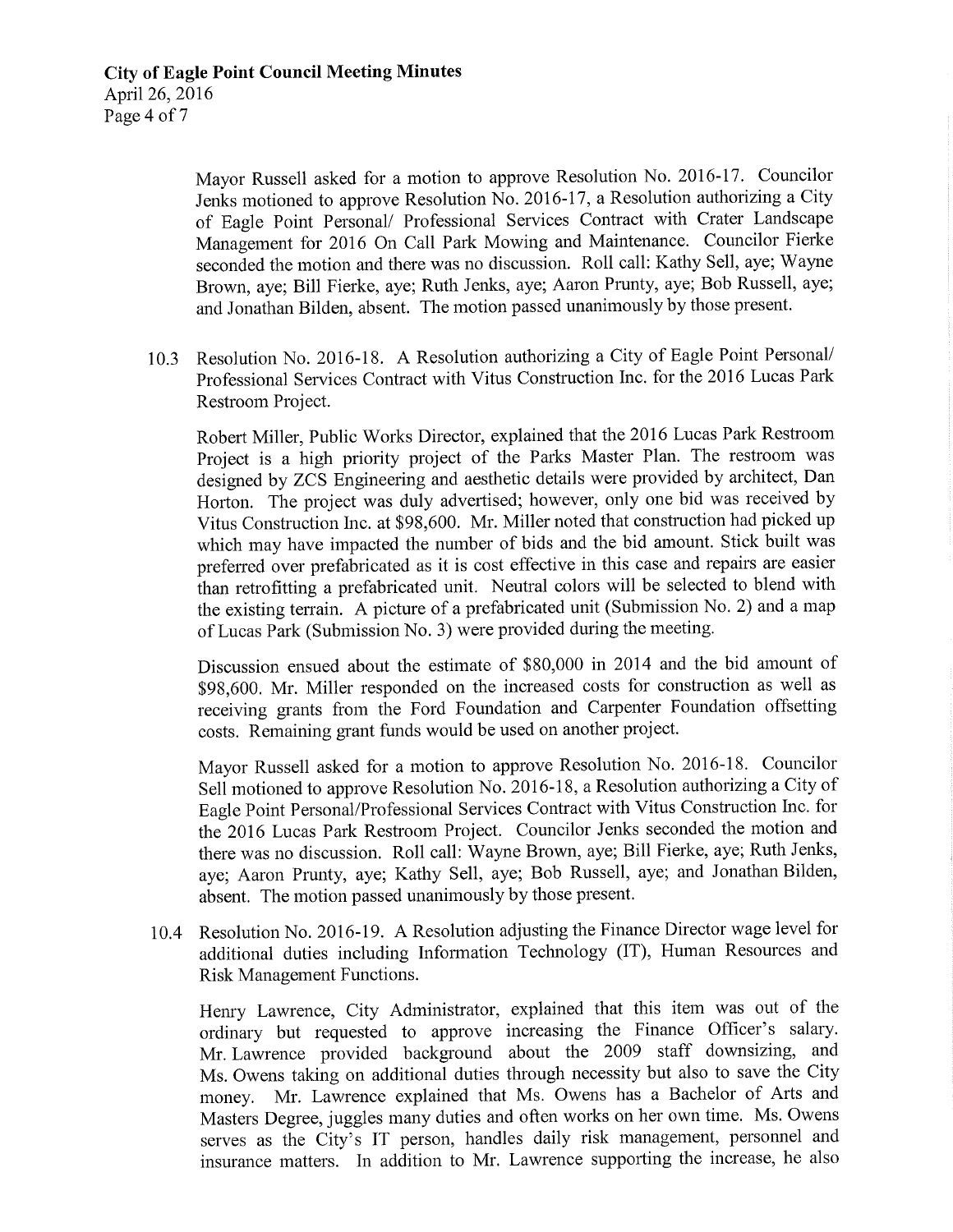expressed concern about retention. Discussion followed wherein staff was directed to provide a new job description to differentiate between the core duties and additional duties but to retain the original job description for future use.

Mayor Russell asked for a motion to approve Resolution No. 2016-19. Councilor Prunty motioned to approve Resolution No. 2016-19, a Resolution adjusting the Finance Director wage level for additional duties including Information Technology IT), Human Resources and Risk Management Functions. Councilor Sell seconded the motion and there was no discussion. Roll call: Wayne Brown, aye; Bill Fierke, aye; Ruth Jenks, aye; Aaron Prunty, aye; Kathy Sell, aye; Bob Russell, aye; and Jonathan Bilden, absent. The motion passed unanimously by those present.

## 11. REPORTS FROM CITY COUNCIL AND CITY COMMITTEE REPRESENTATIVES

Councilor Jenks reported on the Rogue Valley Metropolitan Planning Organization Policy Committee meeting which was mostly administrative, but addressed the CMAQ (Congestion Mitigation and Air Quality Improvement (CMAQ) Program) funding formula with Portland and Eugene now being eligible retroactively. While there was no sense of alarm, it was undetermined but highly unlikely as to affecting the Lynn Road or Stevens Road projects.

Councilor Brown reported that everything was fine with Rogue Valley Sewer Services RVSS). Of special note, Councilor Brown, reported very positively on the RVSS staff person that teaches water conservation and will request her to make <sup>a</sup> presentation to the Council at some point. RVSS was scheduled to begin its budget process on the following day.

Mayor Russell reported meeting with School District 9 representatives. One concern was a Census Bureau survey that indicated <sup>a</sup> 30% increase of non -poverty level which will result in a \$700,000 cut out of the D-9 budget. There were no details available on the survey results and School District <sup>9</sup> is heavily weighing the reduction. Last, Mayor Russell reported plans to attend the Rogue Valley Council of Governments (RVCOG) meeting later in the week.

There were no other City Council reports.

#### 12. STAFF REPORTS

Mike Upston, Planning Director, commented on Councilor Brown's report about Jenny Morgan who had been affiliated with the RARE Program ( Resource Assistance for Rural Enviromnents) through the University of Oregon; and, as reported by Councilor Brown is now employed with RVSS. Additionally, Mr. Upston reported on development including progress on Sienna Hills and permits being issued. The Golf Course property owner submitted an application to develop various types of lodging facilities with an indoor pool and recreational facility. The application does not require Council approval but will go through the Planning Commission. And, the Greenview PUD is also in progress. With regard to the Economic Development Commission, focus at the next meeting will be to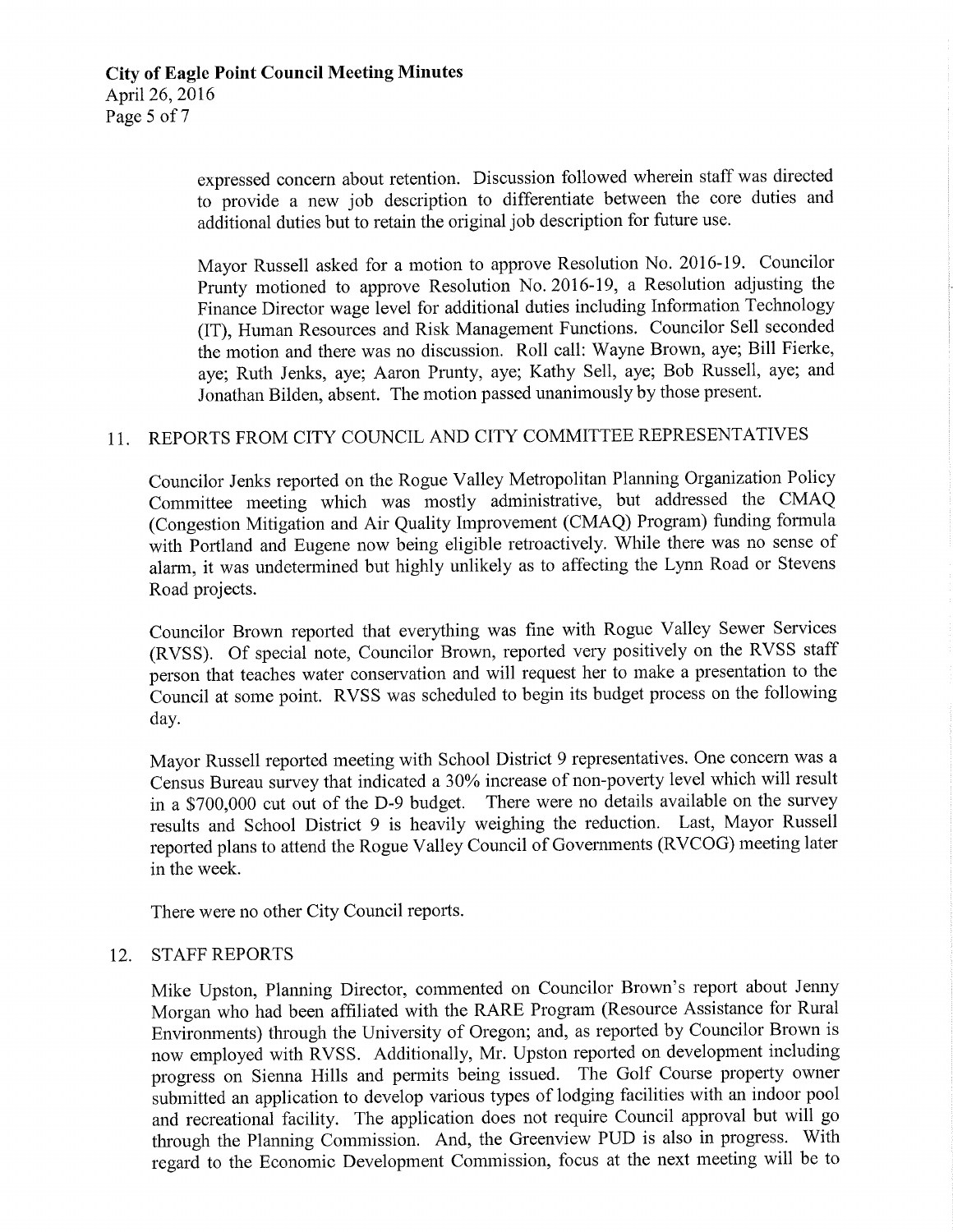scope out action items, and they are considering sending a recommendation to the City Council for fee reductions on new commercial development. At the May 10<sup>th</sup> Council meeting, Mr. Upston will review electronic message signs and request the Council's direction. Mr. Upston also reported working on Urban Reserve Areas and planning for future growth.

Melissa Owens, Finance Officer, reported the Financial Report was in the Agenda Packet. Everything is within budget although building activity is now in the 115% to 125% range for items like building permit fees. 48 building permits had been received and increased activity is anticipated for the rest of the fiscal year. Staff is working on the budget and plans to complete the budget document by May  $20^{th}$  for the June  $2^{nd}$  Budget Committee meeting. Ms. Owens also reported on providing wireless internet at the Harnish Wayside<br>Visitors Center during the current fiscal year. In conclusion, Ms. Owens expressed Visitors Center during the current fiscal year. appreciation to the Council for approving the Resolution on her position.

Robert Miller, Public Works Director, reported on the Elm Way Sidewalk replacement with Crystal/Teakwood to follow. A traffic analysis is being considered to improve safety at the Crystal/Teakwood intersection. Mr. Miller also reported on bid openings for the USDA Water System Project and the bids are currently being reviewed. In addition, weed abatement is in progress to be completed in time for City events beginning in May. The City is also in need of <sup>a</sup> volunteer host at the museum and Harnish Park. With regard to grants, Mr. Miller reported the Rotary Club had pledged \$5,000 for landscaping at the future Splash Pad.

Vern Thompson, Chief of Police, announced that the new police officer, Daniel Cardenas, will start the Police Academy on May  $16<sup>th</sup>$ , and be sworn in at the City Council meeting on May 10<sup>th</sup>. Additionally, Chief Thompson shared a complimentary letter (Submission No. 4) from a citizen about working with Eagle Point Police Officers.

Henry Lawrence, City Administrator, reported working with the Central Point Garden Club on the Blue Star Memorial to honor armed forces on May 21<sup>st</sup> at the Harnish Park. On a separate note, three new radar signs were ordered after an accident at Crystal and DeAnjou. Mr. Lawrence further reported on <sup>a</sup> traffic study to determine whether a 4 -way stop is advisable at that location. In conclusion, Mr. Lawrence reviewed items for the next City Council meeting.

Cindy Hughes, City Recorder, reported ongoing recruitment for the vacancies on the Economic Development Commission.

#### 13. INFORMATION

There were no Information items.

At approximately 8:12 p.m., Mayor Russell recessed the meeting.